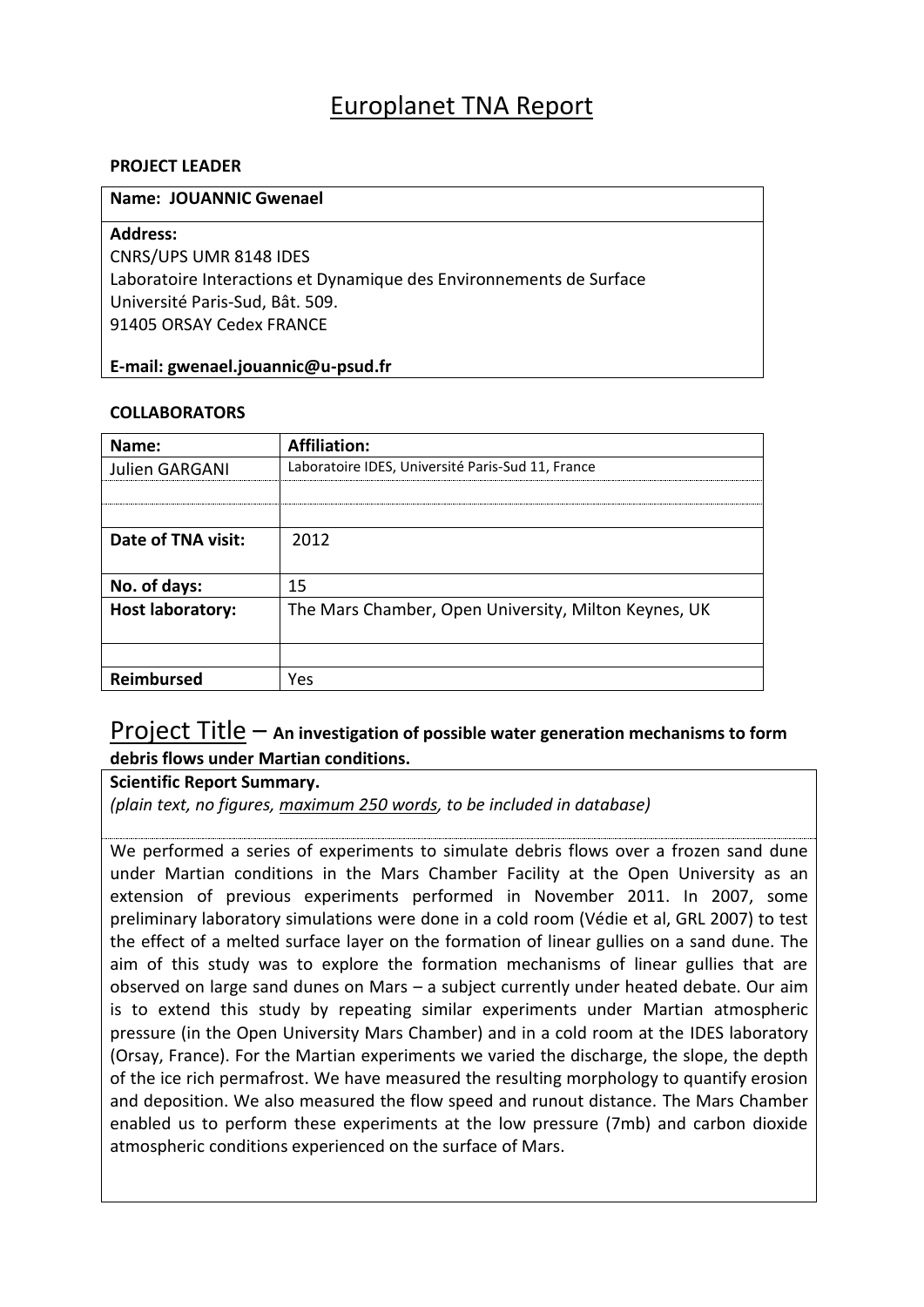### **Full Scientific Report on the outcome of your TNA visit**

### **Approx. 1 page**

We performed a series of 20 experiments to simulate debris flows over a frozen sand dune. The Mars Chamber at the Open University enabled us to perform these experiments at the low pressure (7mb) and carbon dioxide atmospheric conditions experienced on the surface of Mars. In this first set of experiments (in November 2011), we varied the discharge, the depth of melting of the permafrost layer and the bed inclination. The ~20 new experiments performed in February 2012 have completed the data set acquired in 2011.

The experiments progressed in the following way: for each experiment we prepared the sediment bed at least 15 hours in advance. The sand in the test bed was saturated with water, levelled off and then placed in the freezer onsite. Once completely frozen (after 15hrs) the tray was removed and a defrosted layer allowed to form. Once the correct depth of melting had been achieved (after ~3hrs) the tray was placed in the chamber and the pressure reduced to 7mbar (~1hr). Once the correct pressure was achieved water was introduced from an external reservoir for a set duration (dependant on discharge, ranging from 2-15s). The progress of each experiment was monitored using two internal webcams and two external video devices. Photo-documentation was performed prior, during and after each experimental run. Once the experiment was complete the chamber was returned to atmospheric pressure and the depth of the melted layer was measured. The tray was then removed for laser scanning to generate a full elevation model of the sediment surface and make any other additional measurements. This procedure allowed us to perform between one and two experiment runs per day.

In our first set of experiments (in November 2011), we introduced water from an external reservoir to form the debris flows. In these new set of experiments we used an heating sources to generate the melting of ice. We tried to simulate the formation of debris flows by the melting of permafrost or snow, using insolation (from a suspended lamp) and also point heat source.

From the data collected we calculated both the total volume of sand eroded and deposited and these volumes as a function of the distance along the flow. We have also quantified the height of the levees and depth of the channel along the flow. The speed of the flow has been calculated precisely from the video devices.

The results from this set of experiments will be compared to a parallel set of experiments being performed in June 2012 in the cold room facility at IDES laboratory (Orsay, France) under terrestrial atmospheric conditions. The results from these two sets of experiments are intended to generate a number of journal publications and will be used to assess the action of water in forming gullies on Mars, recent kilometre-scale features believed to be formed by the action of liquid water. The results will also provide better constraints on the behaviour of liquid water in a metastable state under realistic Martian conditions, which is currently poorly understood. These 20 experiments are unique in being only possible at the Open University using the Mars Chamber facilities.